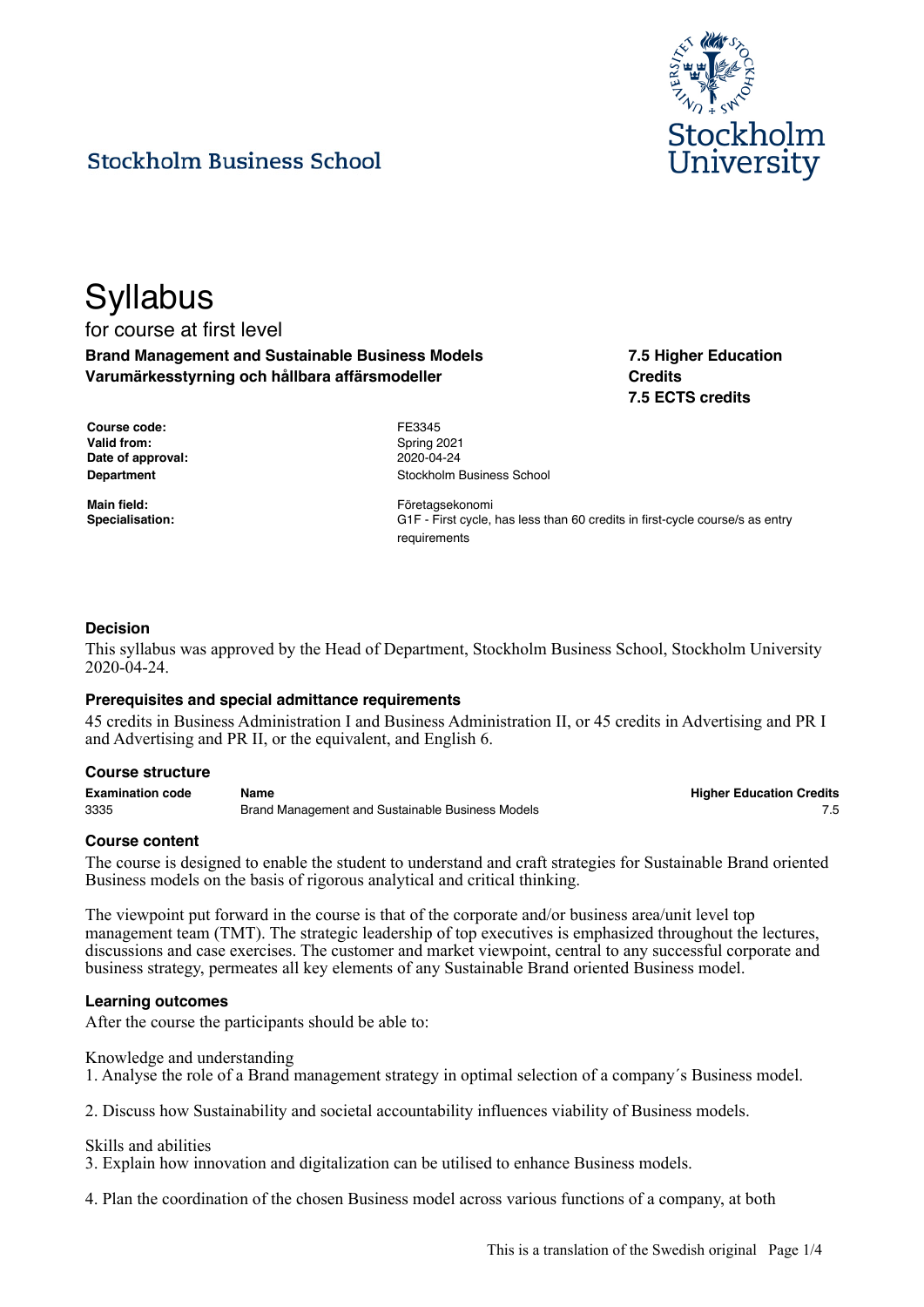corporate and business-unit levels.

Judgement and approach

5. Reflect critically on various theories and methods associated with Business models

6. Formulate alternative Business models and evaluate which to be used in practice in specific contexts.

# **Education**

The course consists of a combination of lectures, seminars and group work and requires a significant portion of self-study on the part of students. Assessment for the course will be continuous and is carried throughout the different activities of the course.

The course workload is 200 hours equivalent to 7,5 ECTS (40 hours per week equivalent to 1,5 ECTS).

The language of instruction is English.

# **Forms of examination**

Assessment for the course will be continuous and is carried throughout the different course activities. Each assessment task is weighted in relation to its importance in the overall assessment of the course. The student's results from the different assessment tasks are added up to a total course score that will then translate into the final grade for the course.

Assessment tasks:

The course contains the following weighted assessment tasks:

1. Team project comprising case analysis, 20% of the total course points (Learning outcomes 1, 4 & 6)

2. Team participation in articles discussion: 20% of total course points. (Learning outcomes 1, 3 & 5)

3. Individual report/essay/exam: 60% of total course points. (Learning outcomes 1, 2, 3, 4, 5 & 6)

#### Grading.

After completion of the course, students will receive grades on a scale related to the intended learning outcomes of the course. Passing grades are A, B, C, D and E. Failing grades are Fx and F. A grade Fx can be completed for a grade E.

A course comprises 0-100 course points. Receiving a final passing grade requires  $\geq$  50 course points. The scale for the final grade is tied to fixed score intervals: A: 90-100; B: 80-89; C: 70-79; D: 60-69; E: 50-59; Fx: 45-49; F: 45. The grades correspond to the total score points a student obtains (over a total of 100) for all the weighted assessment tasks combined as part of the continuous assessment for the course.

Each assessment task is awarded 0-100 points. The score for a single assessment task is the number of points multiplied by its percentage weight, and the combined total of score points for all weighted assessment tasks for the course are added up to a final score between 0 and 100 which then translates into a corresponding final course grade between A and F.

All assessment tasks are assessed on a 100-point scale.

All assessment tasks are offered once during the course.

Absence from one seminar requires that the student hand in an extra assignment. Absence from more than one seminar implicates that the student cannot receive course points for that assessment task.

A passing grade ( $A-E$ ) in the course is obtained when a student has achieved  $\geq 50$  course points.

A failing grade (Fx or F) in the course is obtained when a student has not achieved  $> 50$  course points:

• If 45–49 course points are achieved, a grade Fx is obtained, which can be completed for a grade E within 3 semester weeks after receiving instructions from the course director. If a complementary task is not completed within this time limit, and the course's two final assessment tasks have been accomplished, the course grade Fx is confirmed, implying that the student must re-register for the course and that previously acquired course points are forfeited. Note that first-time registered students have priority access to the seminar groups.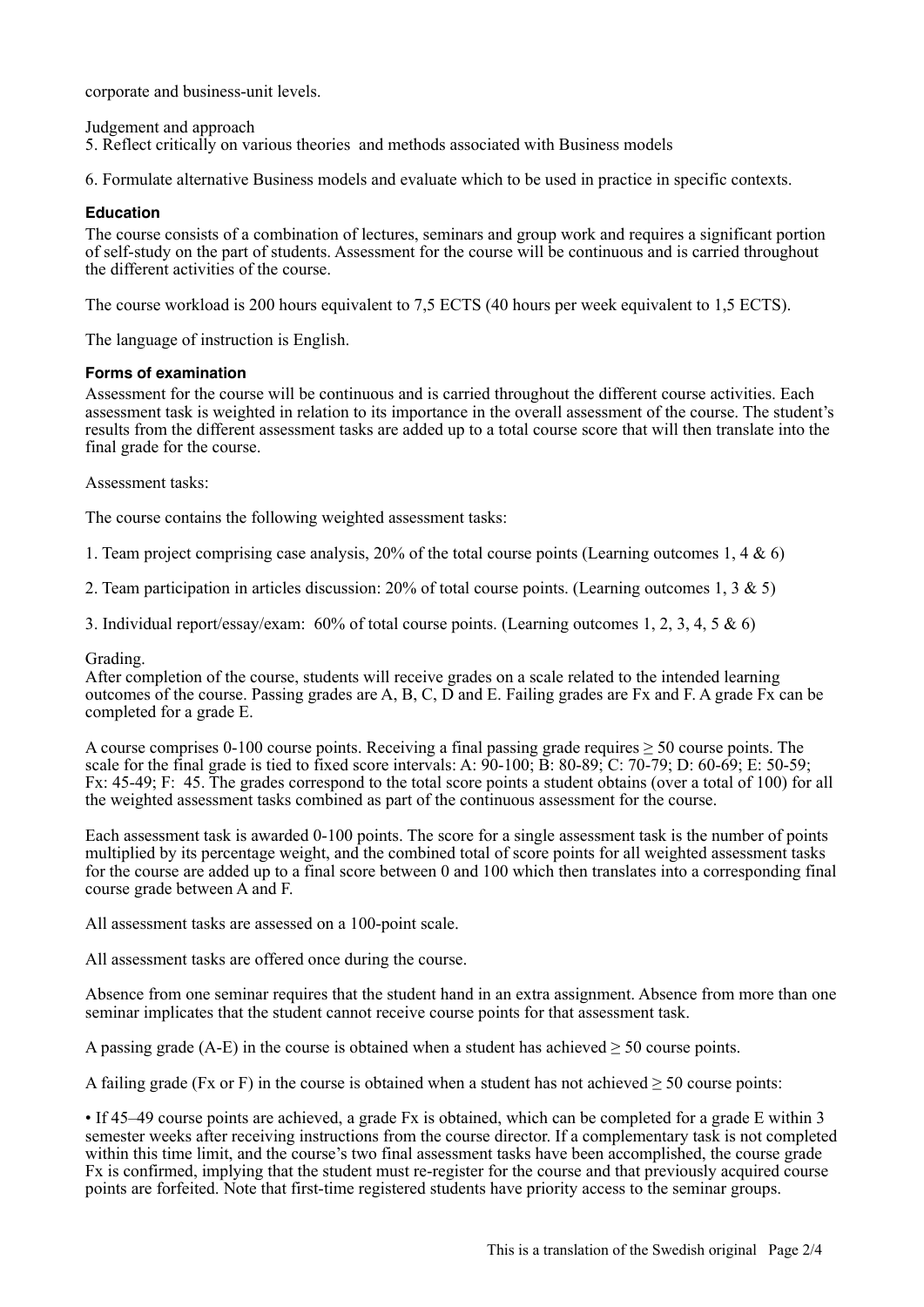• If 45 course points are achieved, a grade F is obtained, implying that the entire course must be retaken and that previously acquired course points are forfeited.

Re-registration implies that:

• first-time registered students have priority access to the course's group registration;

A passing grade may not be turned into a failing grade upon the request of a student.

#### Assessment criteria

Assessment criteria are designed as overall assessments, combined qualitative descriptions of what the student is expected to do in order to demonstrate how well the course's learning outcomes are achieved. The assessment criteria are based upon the general abilities as expressed in the degree objectives of the Higher Education Ordinance (appendix 2, System of Qualifications). The list of abilities below is a compilation of these degree objectives. To pass the course (grade E) students should demonstrate general ability to:

• recall, understand and explain course content, the course subject and its scientific basis and methodology;

- apply course content;
- critically analyse course content;
- problematise course content;
- orally and in writing, present and discuss course content;
- assess course content in terms of scientific, social, and ethical aspects;
- relate course content to current social issues;
- meet standards of written presentation and formal accuracy.

The following assessment criteria are used to decide to what extent students have demonstrated these abilities and hence fulfill the course's intended learning outcomes, whereby a grading decision can be made. A higher grade-level presupposes the abilities at lower levels.

#### $A$  (Excellent) $\square$

The student demonstrates ability to evaluate and relate to the content of the course from a comprehensive, critically reflective perspective, as well as to transfer and apply insights in new, meaningful contexts.

#### B (Very Good)

The student demonstrates ability to, from an overarching and coherent perspective of the field, understand and use concepts to explain how different aspects of the course relate to each other, interconnect and become meaningful.

# $C(Good)$

The student demonstrates ability to discuss the content, tasks and complex issues dealt with in the course from several well-developed but mainly independent perspectives.

#### D (Satisfactory) $\Box$

The student demonstrates satisfactory ability to discuss the content, tasks and complex issues dealt with in the course in a way that, albeit in-depth and elaborate, is decidedly one-dimensional.

#### $E$  (Sufficient) $\Box$

The student demonstrates sufficient ability to discuss the content, tasks and complex issues dealt with in the course in a way that is decidedly one-dimensional.

#### $Fx$  (Fail) $\Box$

The student's knowledge, skills and abilities display minor flaws, overall or in significant parts.

# $F$  (Fail) $\Box$

The student's knowledge, skills and abilities display major flaws, overall or in significant parts.

#### **Interim**

If the course is discontinued, or its contents are substantially altered, students have the right to be examined according to this syllabus once per semester for three further semesters.

#### **Limitations**

This course may not be included in a degree together with a course, taken in Sweden or elsewhere, of identical or partially similar content.